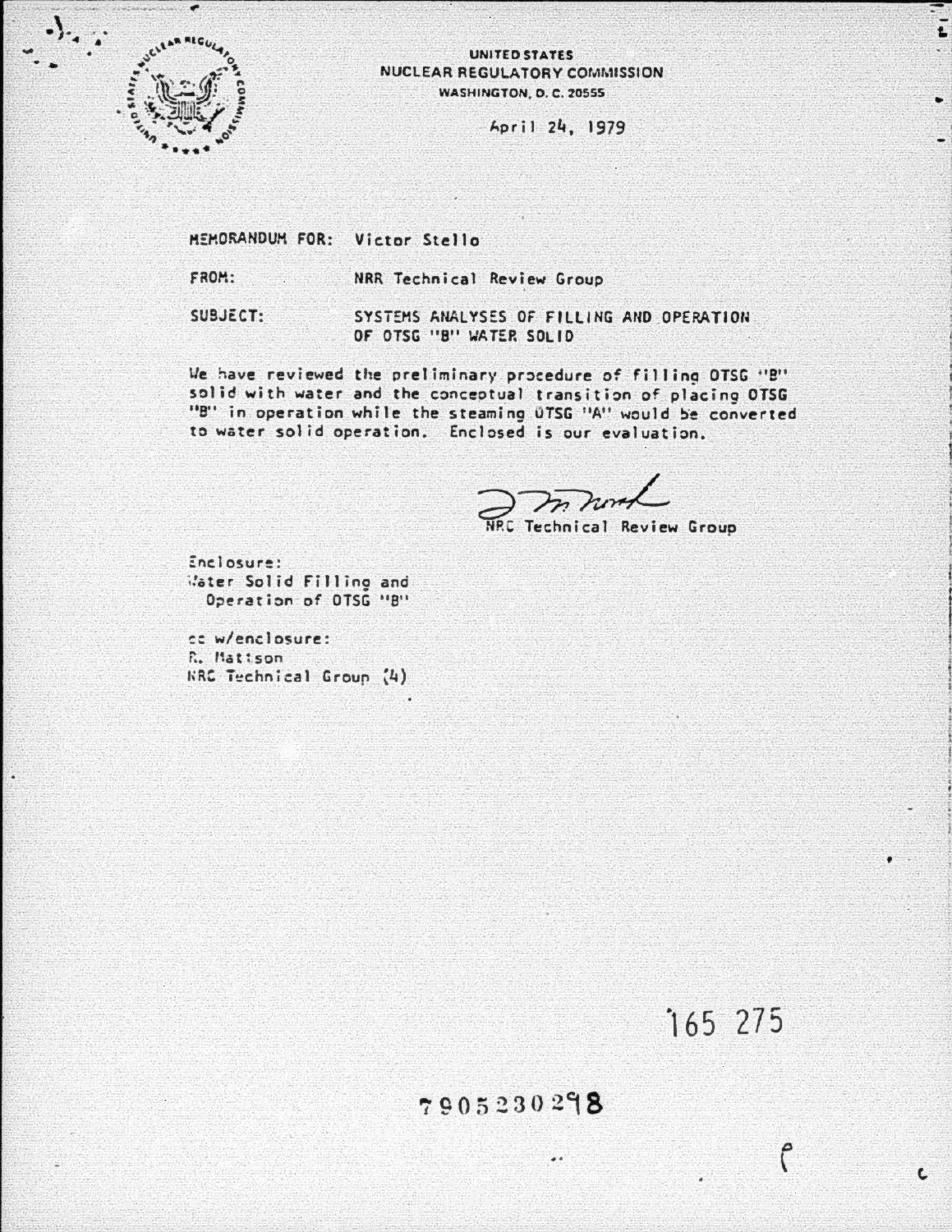## WATER SOLID FILLING AND OPERATION OF STEAM GENERATOR "8"

Present leakage rates of the OTSG "B" tubes provides an opportunity to fill the OTSG "B" water solid. We have reviewed draft procedures for this operation to see that precautions would be taken to avoid water hammer in the steam line and any other adverse effects. We have not identified any significant risk with operation of OTSG "B" in a water solid mode.

We support the procedure which suggest that precautions be followed when filling the secondary side of OTSG "B" slowly in order to avoid water hammer.

The steam line to the isolation valves and the turbine bypass line to the turbine bypass control valve will be filled with water. To avoid potential water hammer, we recommend that the emergency steam generator feed pump be secured. The OTSG "B" cooling will be brought on line by cracking open the turbine bypass valve.

Once the steam generator "9" side filling process has been completed transition will take place to fill steam cenerator "A" side water solid. The licensee has informed us that during this transition. the OTSG "B" flow rate will start and gradually increase while simultaneously the operating OTSG "A" side will be controlled (by throttling turbine valves) to decrease cooling. Once the OTSG "B" has taken up the full load, OTSG 'A" will be isolated and filled water solid by the same pronedure followed with OTSG "8". We agree

165 276

 $\ddot{i}$